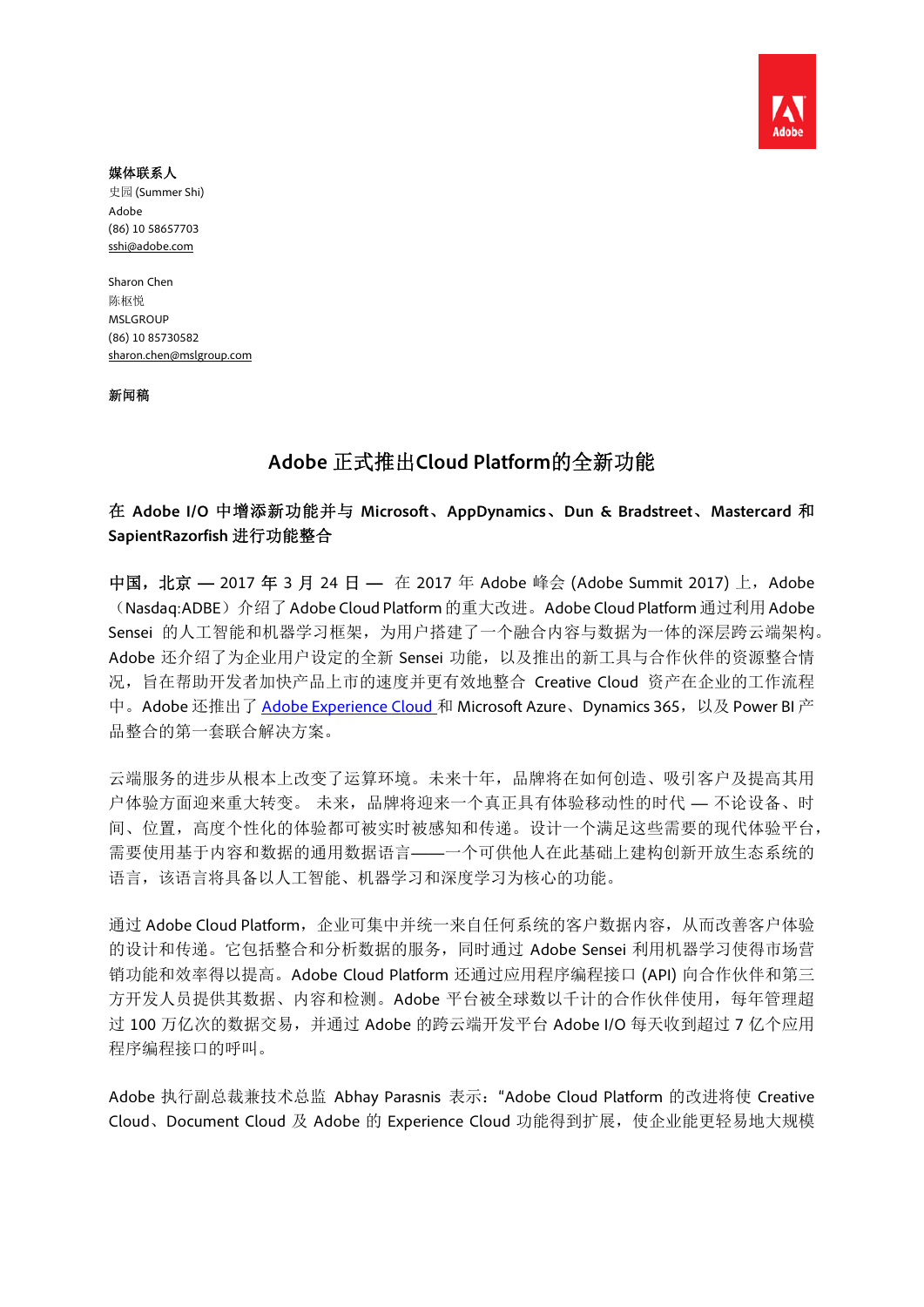提供非凡的体验。Adobe Sensei、人工智能以及机器学习与深度学习框架的创新,将大大改进客 户各接触点的体验设计和传递。"

#### **Cloud Platform** 的更新

- 全新标准化数据模型 **(Standard Data Model)**: Adobe 推出了具有表现力的通用数据语言,它 为企业建立标准,使它们能够轻松地将内容、数据和智能整合到现有流程和数据系统中。标 准数据模型为整个企业的客户体验创建了单一语言,并通过它的 Profiles 和 Assets 等核心服 务使与 Adobe 云端解决方案得到更深入的整合。Acxiom、AppDynamics、Dun & Bradstreet、 Mastercard、Qualtrics, Zendesk、[24]7 等正在参与标准数据模型开发, 并致力于构建基于这 一全新语言的应用程序。
- Adobe 推出 Launch: Adobe 宣布推出 Launch 一个基于 Adobe Cloud Platform 的下一代标 签管理解决方案。通过 Launch, 第三方开发人员可以构建、维护并持续更新各自与 Adobe Experience Cloud 的整合,这将大大缩短产品面市的时间。利用 Launch 近似应用程序商店接 口,品牌可轻松部署 Adobe 和第三方开发人员的网络应用程序、定义需要捕捉的客户行为及 决定在数字市场营销工具中使用该数据的方式。Dun & Bradstreet、Facebook、Twitter、 Zendesk 和 [24]7 等企业都是 Launch 的首批用户。
- 开发功能更新: Adobe 还宣布了为跨云端开发者平台 Adobe I/O 带来的全新改进。新 I/O 活 动和 Creative Cloud 应用程序编程接口 (API) 为开发人员提供了 Creative Cloud 资产和活动的 访问权限。例如,开发人员可构建一个自定义的应用程序,使其在创意文件有所修改或在有 新的 Creative Cloud 资产上传时有所反应,并以程序化的方式将该内容应用于市场营销执行 中。编制跨云端工作流程的能力使开发人员能创建自定义的解决方案,例如确保品牌最新商 标在所有市场营销活动中的自动应用。
- 新的 **Exchange** 合作伙伴整合:合作伙伴包括 Acxiom、AppDynamics、Clicktale、Decibel Insight、Dun & Bradstreet、Mastercard、Ooyala 和 SapientRazorfish 等, 他们宣布与 Adobe Experience Cloud 的全新整合已在 Adobe Exchange 上推出。与 AppDynamics 的整合使市场营 销人员能够了解客户有不理想应用程序体验的时间和原因,并利用这些数据来开展市场营销 活动, 例如以个性化的电子邮件向客户提供推广优惠。通过使用 Adobe Audience Manager 和 Mastercard 中的消费者开支趋势,市场营销人员可结合 Adobe Analytics 数据策划并推出更有 效的计划。Adobe 还加强了与 Microsoft 的合作伙伴关系,并推出了第一套整合 Adobe Experience Cloud 与 Microsoft Azure、Microsoft Dynamics 365 和 Microsoft Power BI 的联合解 决方案。

#### 为企业服务的 **Adobe Sensei**